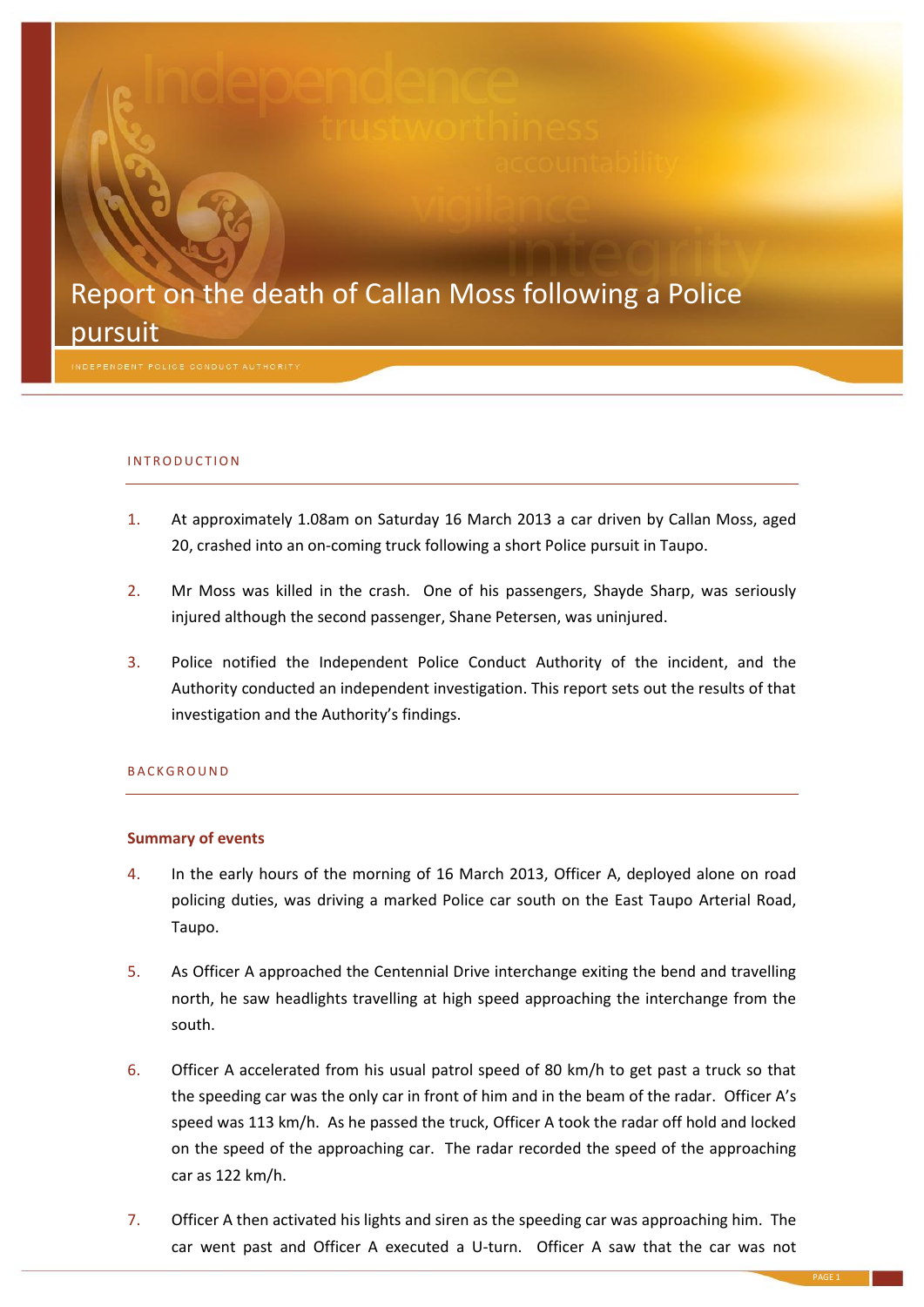stopping but instead was accelerating away. Before deciding to pursue Officer A undertook a risk assessment, including the speed of the offending car, which he estimated was between 130 km/h to 140 km/h prior to being locked on, the fact that the road was open with wide lanes and very good visibility, traffic at the time was light and there were no pedestrians. Officer A was a gold class driver and authorised to undertake pursuits.

- 8. Officer A called Officer B who was also working and waited for a reply. Officer A then called the Central communications centre ('CentComms') to advise them that he had a fleeing driver situation. CentComms acknowledged Officer A's call sign but before Officer A could transmit again he witnessed the car collide with an on-coming truck. Witnesses have explained to the Authority that Mr Moss attempted to overtake a truck and then pulled back in behind the truck. Mr Moss clipped the back of the truck causing his car to spin out onto the opposite lane into the path of an oncoming truck causing the collision.
- 9. Officer A immediately made a request to CentComms for an ambulance, parked his own vehicle and approached the crashed car. The front seat passenger, Mr Petersen, was conscious and talking. Officer A checked the driver, Mr Moss, who was trapped in the car and he showed no sign of life. Another officer arrived and after establishing that there were three occupants discovered Ms Sharp in the back seat. She was roused and sat up of her own accord. Both passengers were placed in the back of Officer A's vehicle. Further patrols, and fire and ambulance crews were dispatched to the scene to assist.

#### **Callan Moss**

- 10. At the time of the incident Mr Moss was a suspended restricted driver.
- 11. Analysis of a sample of Mr Moss' blood and urine showed alcohol in the blood (105 milligrams per 100 millilitres) and urine (157 milligrams per 100 millilitres). The legal blood alcohol limit for a New Zealand driver 20 years old or over is 80 milligrams per 100 millilitres.

#### **Police crash analysis**

- 12. The crash analysis report concluded the following:
	- the road was straight, flat and was in good condition;
	- there was good visibility;
	- vehicle faults were not a factor in this crash;
	- Mr Moss attempting to evade Police was a factor;
	- alcohol was a factor;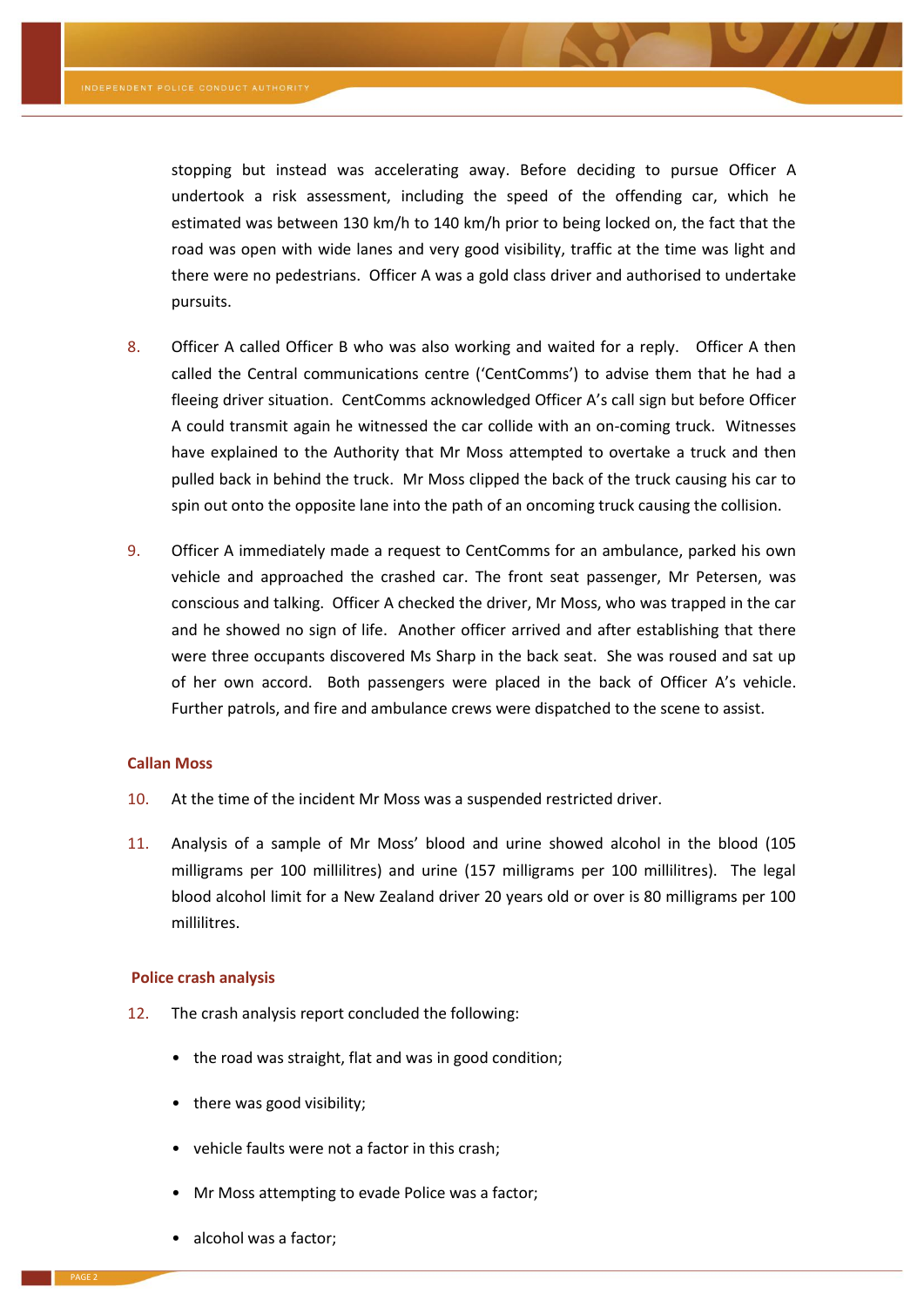

• excessive speed was a factor (a minimum speed of 125 km/h was calculated for the car at the time of the initial braking, however, it is likely Mr Moss was travelling at a greater speed).

### LAWS AND POLICIES

#### **Legislative authority for pursuits**

13. Under the Land Transport Act 1998, Police are empowered to stop vehicles for traffic enforcement purposes. Under the Crimes Act 1961, Police are empowered to stop vehicles in order to conduct a statutory search or when there are reasonable grounds to believe that an occupant of the vehicle is unlawfully at large or has committed an offence punishable by imprisonment. Where such a vehicle fails to stop, the Police may begin a pursuit.

#### **Fleeing driver policy**

- 14. Under the policy, a fleeing driver incident occurs when (i) the driver of a vehicle has been signalled by Police to stop, (ii) the driver fails to stop and attempts to evade apprehension, and (iii) Police take action to apprehend the driver. The police tactic to apprehend is referred to as a pursuit.
- 15. The policy requires the pursuing officer to carry out a risk assessment both prior to initiation and during a pursuit. This must be based on consideration of the speed limit and manner of driving by the offending vehicle; identity and other characteristics of the occupants of the offending vehicle; weather conditions; the environment, including the location, road type and potential hazards; traffic conditions, including vehicle and pedestrian as well as time of day; and capabilities of the police driver and vehicle.
- 16. The policy requires the officers involved in the pursuit to notify Comms when a pursuit commences and to provide situation reports to the pursuit controller (i.e. the shift commander at the Police communications centre) in a timely manner to enable the pursuit controller to make an independent assessment of the risks and manage the pursuit including whether to direct the abandonment of the pursuit.
- 17. Under the policy, the driver of the lead Police vehicle has primary responsibility for the initiation, continuation and conduct of a pursuit. The driver must comply with relevant legislation, ensure lights and siren are activated, drive in a manner that prioritises public and police safety, continue to undertake risk assessments throughout the pursuit, maintain constant communication with Comms and comply with all directions from the pursuit controller.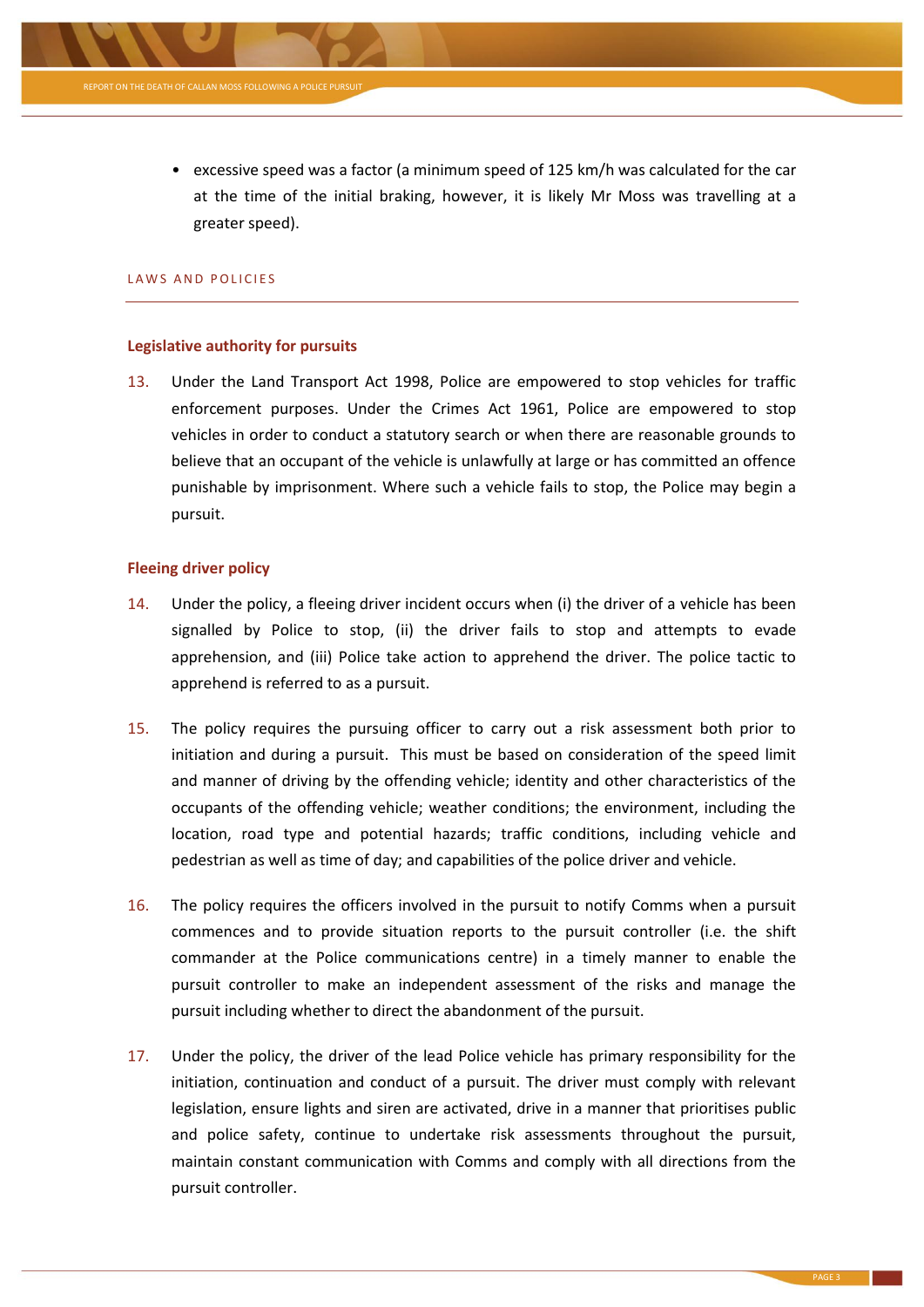#### THE AUTHORITY'S FINDINGS

- 18. As Officer A saw the car speeding towards him he locked its speed at 122 km/h in a 100 km/h posted area. He was empowered to stop Mr Moss, whom he did not know, for traffic enforcement purposes.
- 19. Officer A activated his red and blue warning lights and his siren. This was a clear signal for Mr Moss to stop. According to the passengers, Mr Moss was aware of the Police presence and failed to stop. Mr Moss then took steps to evade Police by increasing his speed. Officer A called for assistance and tried to notify CentComms of the commencement of the pursuit. He accelerated to follow the car. These were steps taken to apprehend Mr Moss.
- 20. This pursuit was of an extremely short duration and distance, a matter of seconds. Mr Moss' car had crashed before Officer A had time to notify CentComms of the commencement of the pursuit.
- 21. Officer A stepped through the correct risk assessment process before initiating the pursuit.
- 22. Officer A immediately called for medical assistance and went to the aid of the car's occupants after the crash occurred.

#### **FINDING**

For the extremely short duration of this pursuit, Officer A complied with the Land Transport Act 1998, and with the fleeing driver policy. The officer did consider all relevant risk factors before commencing the pursuit.

#### CONCLUSIONS

- 23. This was a tragic accident resulting in the death of Mr Moss, aged 20, and serious injuries sustained by one of the passengers, Ms Sharp.
- 24. Section 27(1) of the Independent Police Conduct Authority Act 1988 (the Act), requires the Authority to form an opinion as to whether or not any act, omission, conduct policy, practice or procedure which was the subject-matter of the investigation was contrary to law, unreasonable, unjustified, unfair or undesirable.
- 25. The Authority has formed the opinion that there were no breaches of policy or neglect of duty. The actions of Officer A in commencing the pursuit were reasonable and justified. No Police act or omission was unlawful, unreasonable, unjustified, unfair, or undesirable.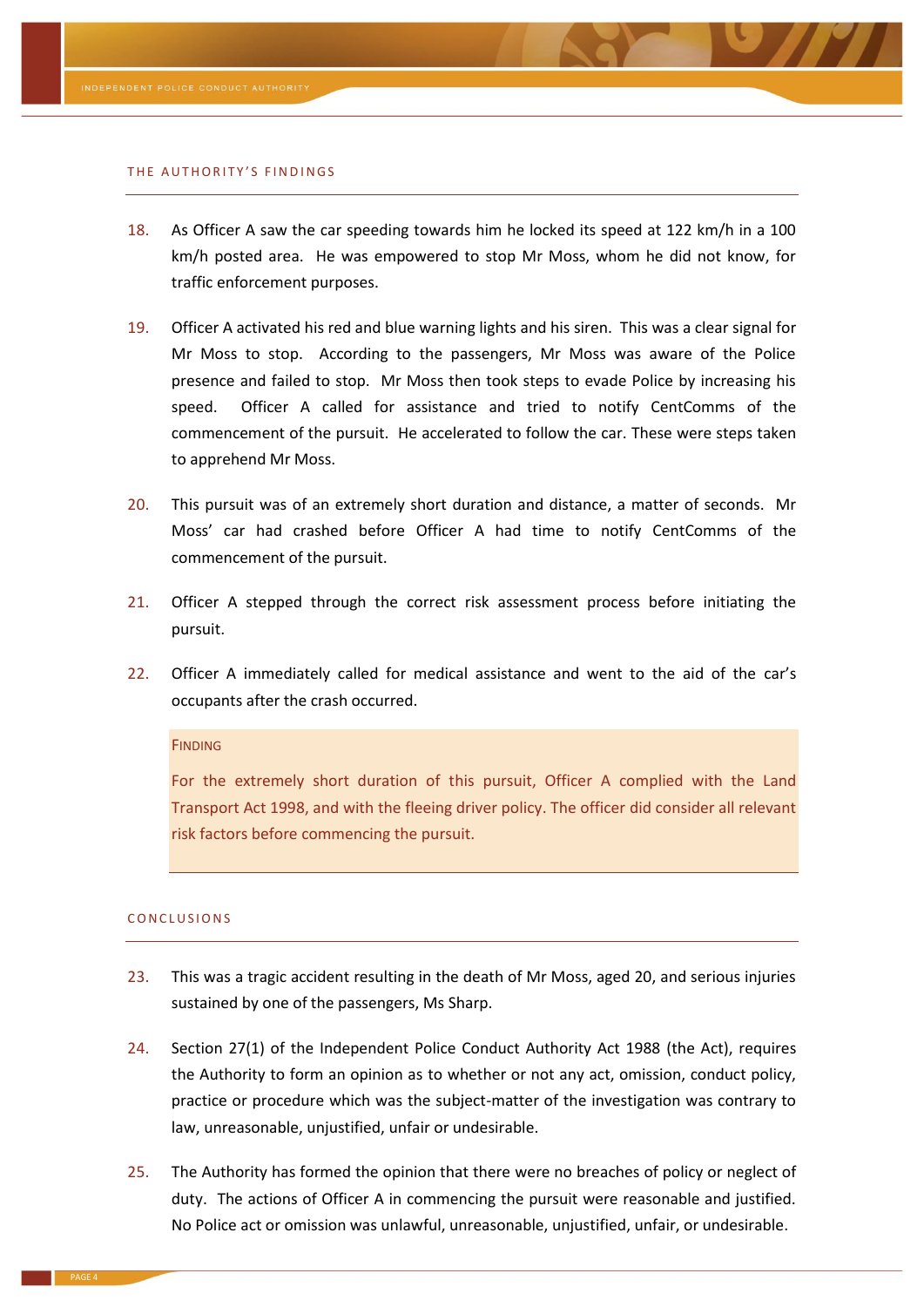

#### ONGOING DISCUSSIONS WITH POLICE

26. While in this instance the Authority has not found any breaches of policy, the Authority wishes to confirm that it has begun discussions with Police about a review of policies connected with the pursuit of fleeing drivers. This is due to the conflict between the often prescriptive nature of the relevant policies and the reality of a fast paced, timepressured pursuit.

y puites

JUDGE SIR DAVID CARRUTHERS **CHAIR** INDEPENDENT POLICE CONDUCT AUTHORITY 8 August 2013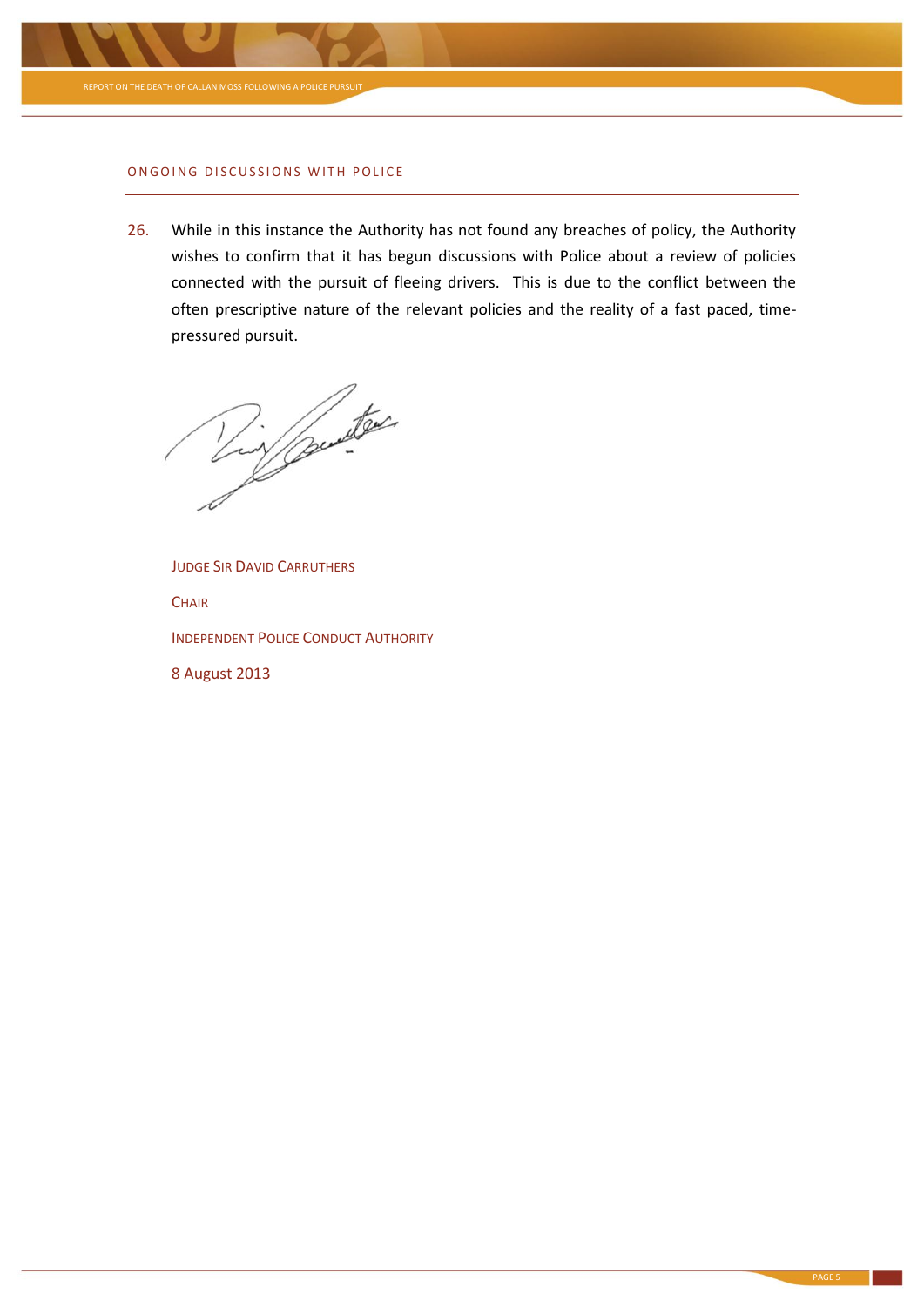# About the Authority

#### WHO IS THE INDEPENDENT POLICE CONDUCT AUTHORITY?

The Independent Police Conduct Authority is an independent body set up by Parliament to provide civilian oversight of Police conduct.

It is not part of the Police – the law requires it to be fully independent. The Authority is overseen by a Board, which is chaired by Judge Sir David J. Carruthers.

Being independent means that the Authority makes its own findings based on the facts and the law. It does not answer to the Police, the Government or anyone else over those findings. In this way, its independence is similar to that of a Court.

The Authority has highly experienced investigators who have worked in a range of law enforcement roles in New Zealand and overseas.

#### WHAT ARE THE AUTHORITY'S FUNCTIONS?

Under the Independent Police Conduct Authority Act 1988, the Authority:

- receives complaints alleging misconduct or neglect of duty by Police, or complaints about Police practices, policies and procedures affecting the complainant;
- investigates, where there are reasonable grounds in the public interest, incidents in which Police actions have caused or appear to have caused death or serious bodily harm.

On completion of an investigation, the Authority must determine whether any Police actions were contrary to law, unreasonable, unjustified, unfair, or undesirable. The Authority can make recommendations to the Commissioner.